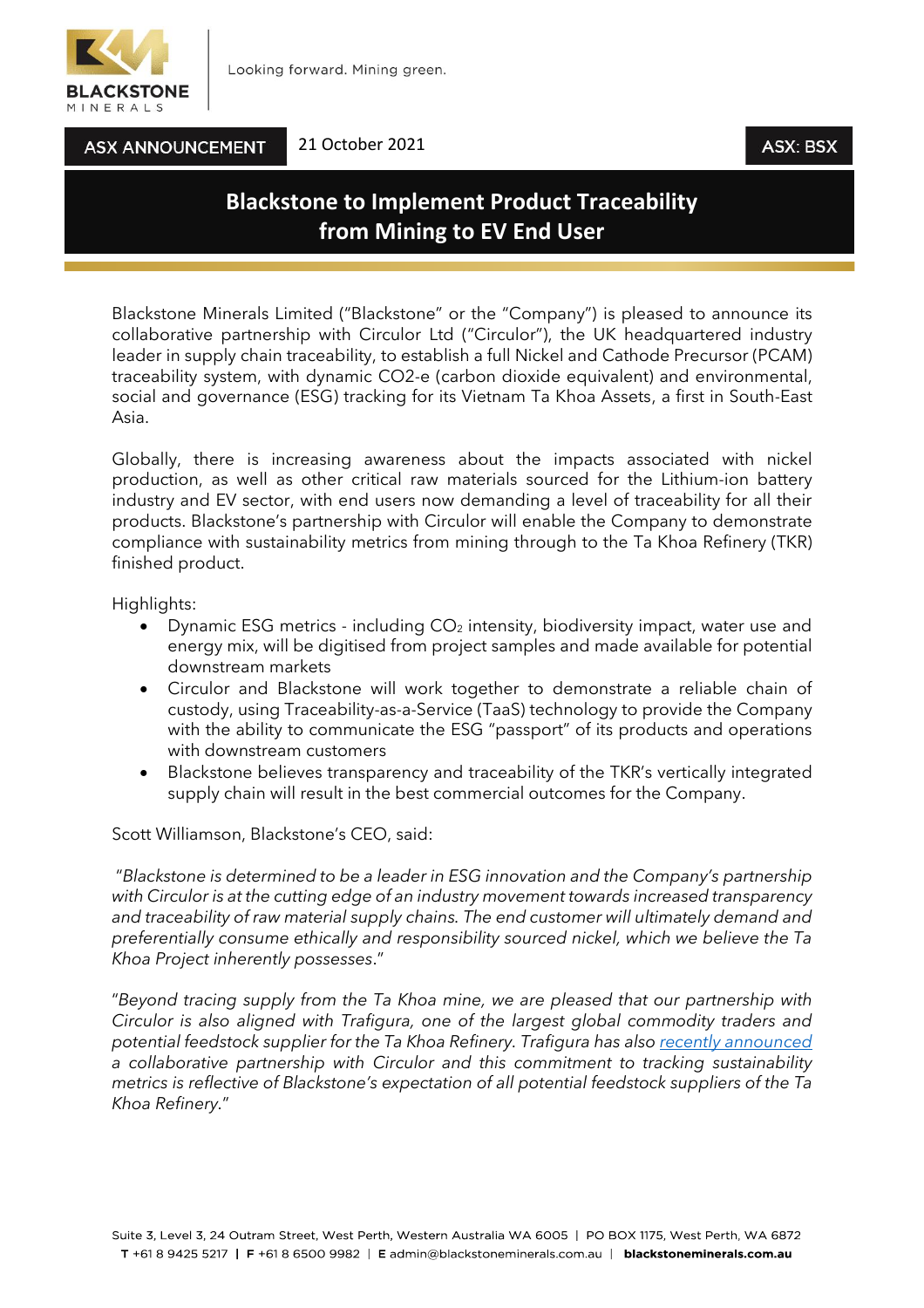#### **ASX ANNOUNCEMENT** 21 October 2021

Yue Jin Tay, Director of Business Development at Circulor, said: *"We are very pleased to partner with Blackstone on their traceability journey from their development phase through to full operations. Building traceability into the development process of a mine and a refinery allows our customers to have traceability-by-design - ready to track the provenance, CO2- equivalent and ESG performance of its products and raw materials from the very first shipment to their downstream customers."*

*"As Circulor expands into Asia and Australia, we are excited about the possibilities this partnership brings. With the security of supply of critical minerals gaining increasing focus, helping Blackstone provide transparency for both provenance and ESG performance enables them to become a supplier of choice in the region. This also helps them and their global customers meet a range of stakeholder requirements including the EU Battery Regulations, and their financing and investment requirements, among others."*

#### **About Circulor**

Circulor is the leading sustainable supply chain traceability provider, headquartered in the UK, with a global footprint including Germany, the USA, Singapore, and Australia. It enables businesses to fully analyse, track and manage their supply chains to support responsible sourcing and improve sustainability. It does this by providing an enterprise software platform, which creates a reliable chain of custody of materials and attaches sustainability and other ESG data to that flow of materials. For more information, please email info@circulor.com.

Authorised by the Managing Director on behalf of the Board of Blackstone Minerals Limited.

For more information, please contact

**Scott Williamson Dhanu Anandarasa Patrick Chang** Managing Director Manager Corporate Development Head of Corporate Development scott@blackstoneminerals.com.au dhanu@blackstoneminerals.com.au patrick@blackstoneminerals.com.

+61 8 9425 5217 +61 8 9425 5217 +61 8 9425 5217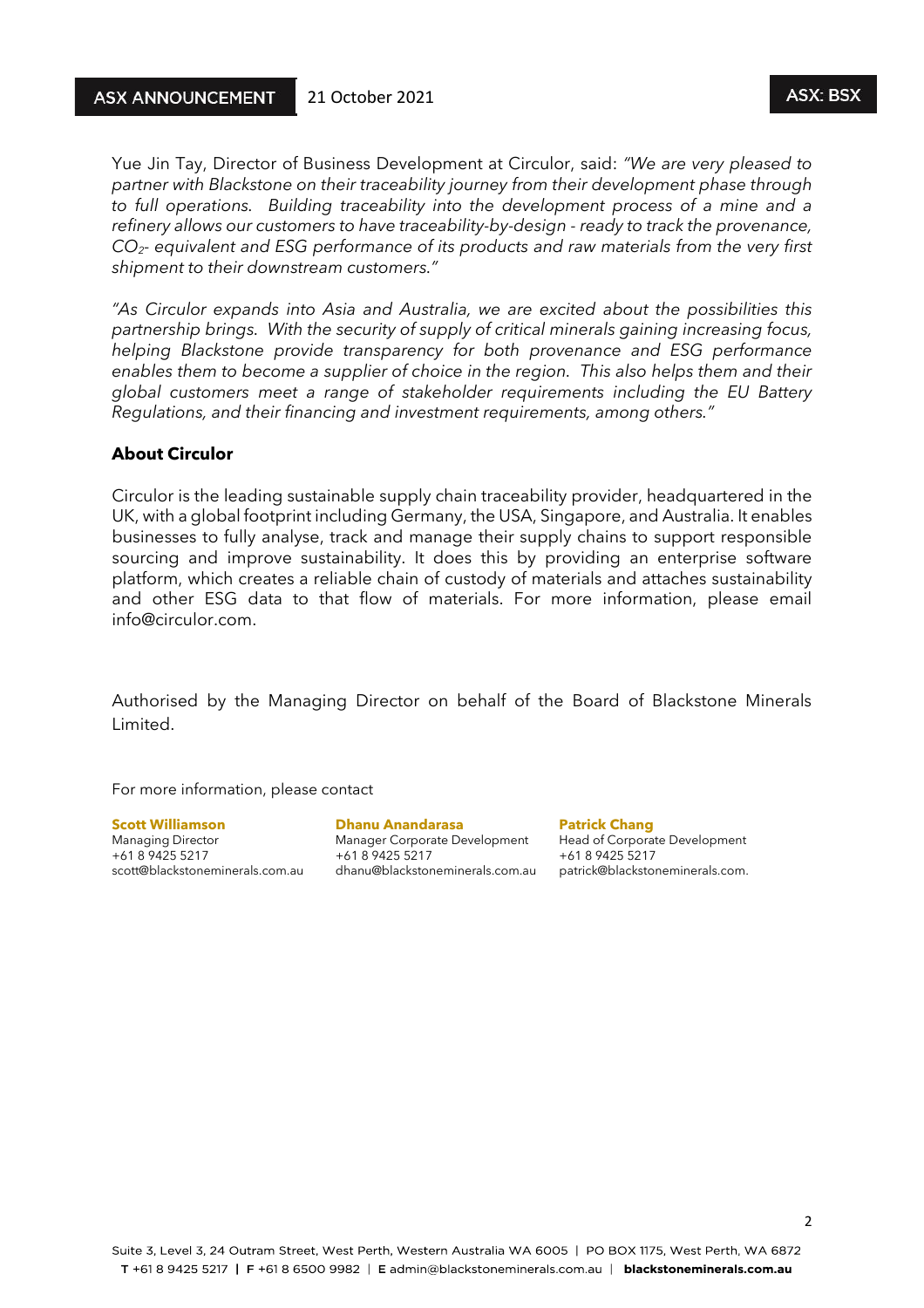### **About Blackstone**

Blackstone Minerals Ltd (ASX: BSX / OTCQX: BLSTF / FRA: B9S) is focused on building an integrated upstream and downstream battery metals processing business in Vietnam that produces Nickel: Cobalt: Manganese (NCM) Precursor products for Asia's growing Lithium-ion battery industry (refer Figure 1)



The Company owns a 90% interest in the Ta Khoa Nickel-Copper-PGE Project. The Ta Khoa Project is located 160km west of Hanoi in the Son La Province of Vietnam and includes an existing modern nickel mine built to Australian standards which is currently under care and maintenance (refer Figure 2). The Ban Phuc nickel mine successfully operated as a mechanised underground nickel mine from 2013 to 2016.

In October 2020, the Company completed a Scoping Study which investigated mining the Ban Phuc Disseminated nickel sulfide ore body (upstream) and the construction of a 200kpta downstream refinery (refer to ASX announcement of 14 October 2020, including for the full details of the Company's Mineral Resource Estimate at Ban Phuc).

Building on the outcomes of the Scoping Study, the Company has since completed a technically and economically robust Pre-feasibility Study for its Downstream Business Unit (DBU) which sees expanded downstream capacity. This is based on the Ta Khoa refinery being designed to process 400ktpa of nickel concentrate, supplied from the Ta Khoa Nickel – Cu – PGE mine as well as third party concentrate.

The Company is continuing to advance a PFS for the UBU. The UBU PFS will contemplate the option to mine several higher-grade massive sulfide vein (MSV) deposits, which has the potential to reduce initial upfront capital requirements for the UBU by enabling the Company to restart the existing Ban Phuc Concentrator (450ktpa).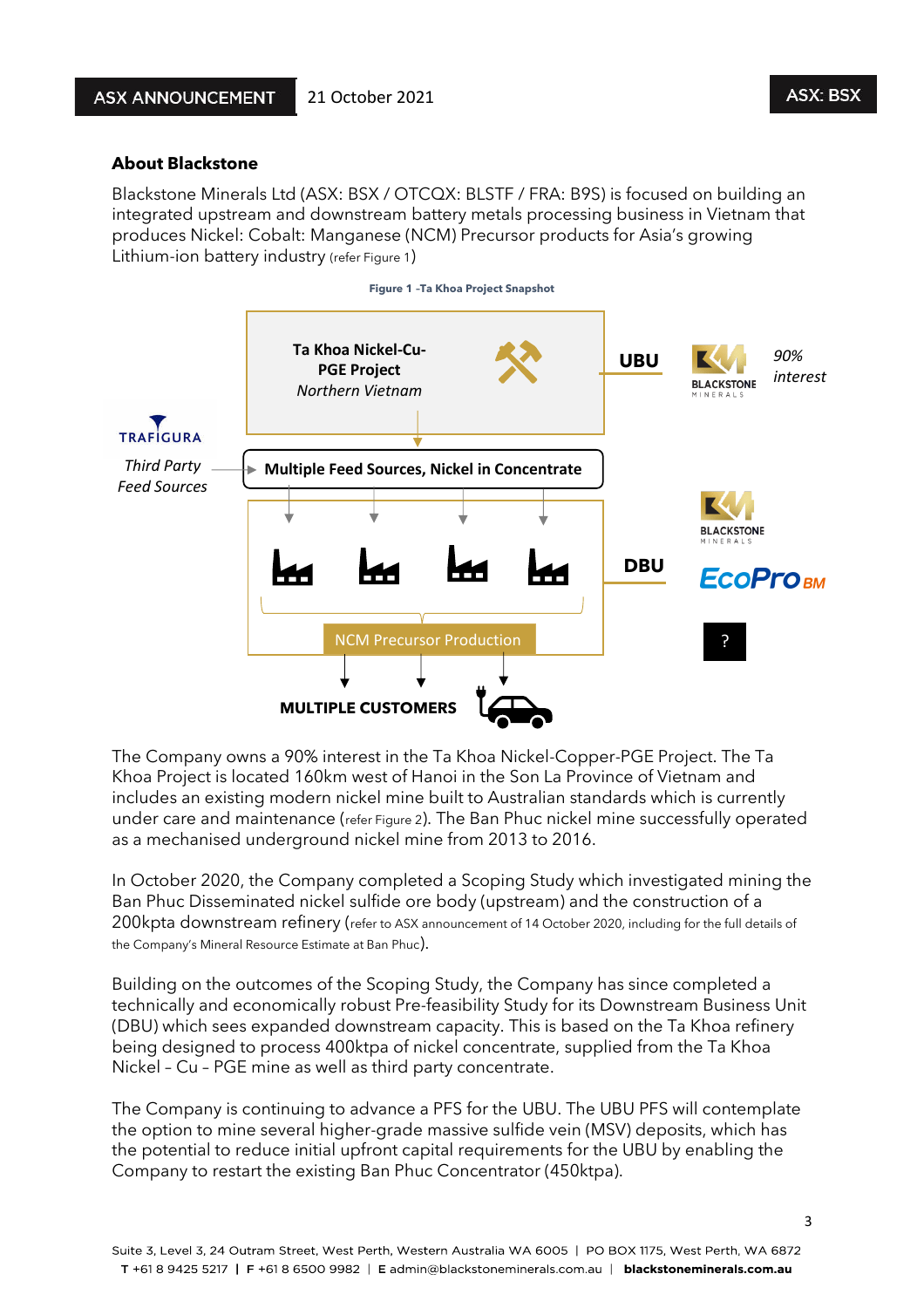By combining the Company's existing mineral inventory (Ban Phuc Disseminated Sulfide - DSS), exploration potential presented by high priority targets such as Ban Chang, King Snake, Ta Cuong and Ban Khoa, and the ability to source third party concentrate, Blackstone will be able to increase the scale of its downstream business to cater to the rising demand for downstream nickel products.



**Figure 2. Ta Khoa Nickel-Cu-PGE Project Location**

**ASX: BSX**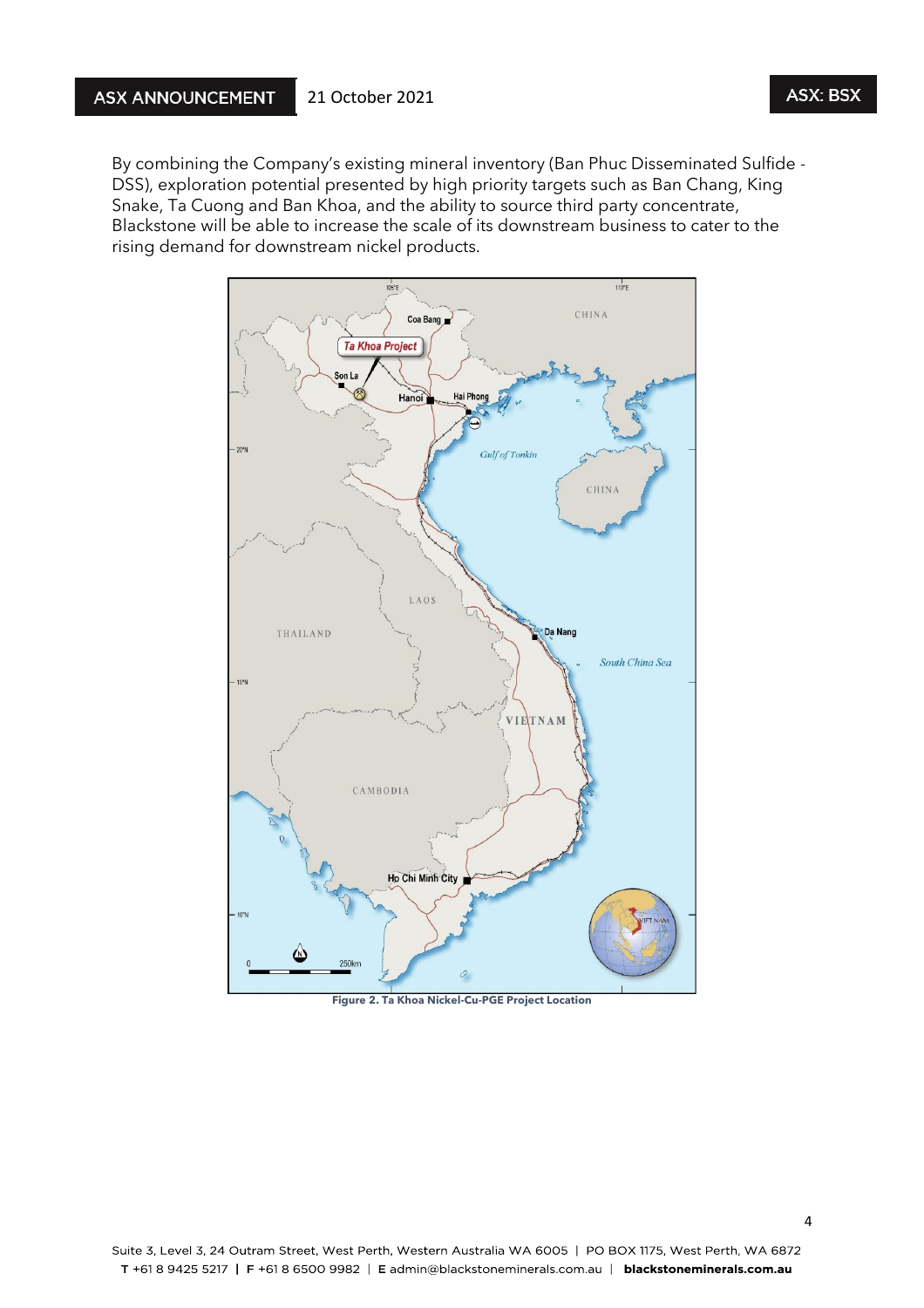#### **Competent Person Statement**

The information in this report that relates to Exploration Results and Exploration Targets is based on information compiled by Mr Andrew Radonjic, a Director and Technical Consultant of the company, who is a Member of The Australasian Institute of Mining and Metallurgy. Mr Andrew Radonjic has sufficient experience which is relevant to the style of mineralisation and type of deposits under consideration and to the activity which he is undertaking to qualify as a Competent Person as defined in the 2012 Edition of the 'Australasian Code for Reporting of Exploration Results, Mineral Resources and Ore Reserves'. Mr Andrew Radonjic consents to the inclusion in the report of the matters based on his information in the form and context in which it appears.

The information in this report that relates to Mineral Resource Estimation in respect of the Ta Khoa Nickel Project is based on information compiled by BM Geological Services (BMGS) under the supervision of Andrew Bewsher, a director of BMGS and Member of the Australian Institute of Geoscientists with over 21 years of experience in the mining and exploration industry in Australia and Vietnam in a multitude of commodities including nickel, copper and precious metals. Mr Bewsher has sufficient experience which is relevant to the style of mineralisation and type of deposit under consideration and to the activity which he is undertaking to qualify as a Competent Person as defined in the 2012 edition of the 'Australasian Code for Reporting of Exploration Results, Mineral Resources and Ore Reserves'. Mr Bewsher consents to the inclusion of the Mineral Resource Estimate in this report on that information in the form and context in which it appears.

The Company confirms that all material assumptions and parameters underpinning the Mineral Resource Estimates as reported within the Scoping Study in market announcement dated 14 October 2020 continue to apply and have not materially changed, and that it is not aware of any new information or data that materially affects the information that has been included in this announcement.

#### **Forward Looking Statements**

This report contains certain forward-looking statements. The words "expect", "forecast", "should", "projected", "could", "may", "predict", "plan", "will" and other similar expressions are intended to identify forward looking statements. Indications of, and guidance on, future earnings, cash flow costs and financial position and performance are also forward-looking statements. Forward looking statements, opinions and estimates included in this announcement are based on assumptions and contingencies which are subject to change without notice, as are statements about market and industry trends, which are based on interpretations of current market conditions. Forward looking statements are provided as a general guide only and should not be relied on as a guarantee of future performance. Forward looking statements may be affected by a range of variables that could cause actual results or trends to differ materially. These variations, if materially adverse, may affect the timing or the feasibility of the development of the Ta Khoa Nickel Project.

The project development schedule assumes the completion for the Downstream Business Unit of a Definitive Feasibility Study (DFS) by mid-2022. A PFS & DFS for the Upstream Business Unit is assumed to be completed in 2021 and 2022 respectively. Development approvals and investment permits will be sought from the relevant Vietnamese authorities concurrent to studies being completed. Delays in any one of these key activities could result